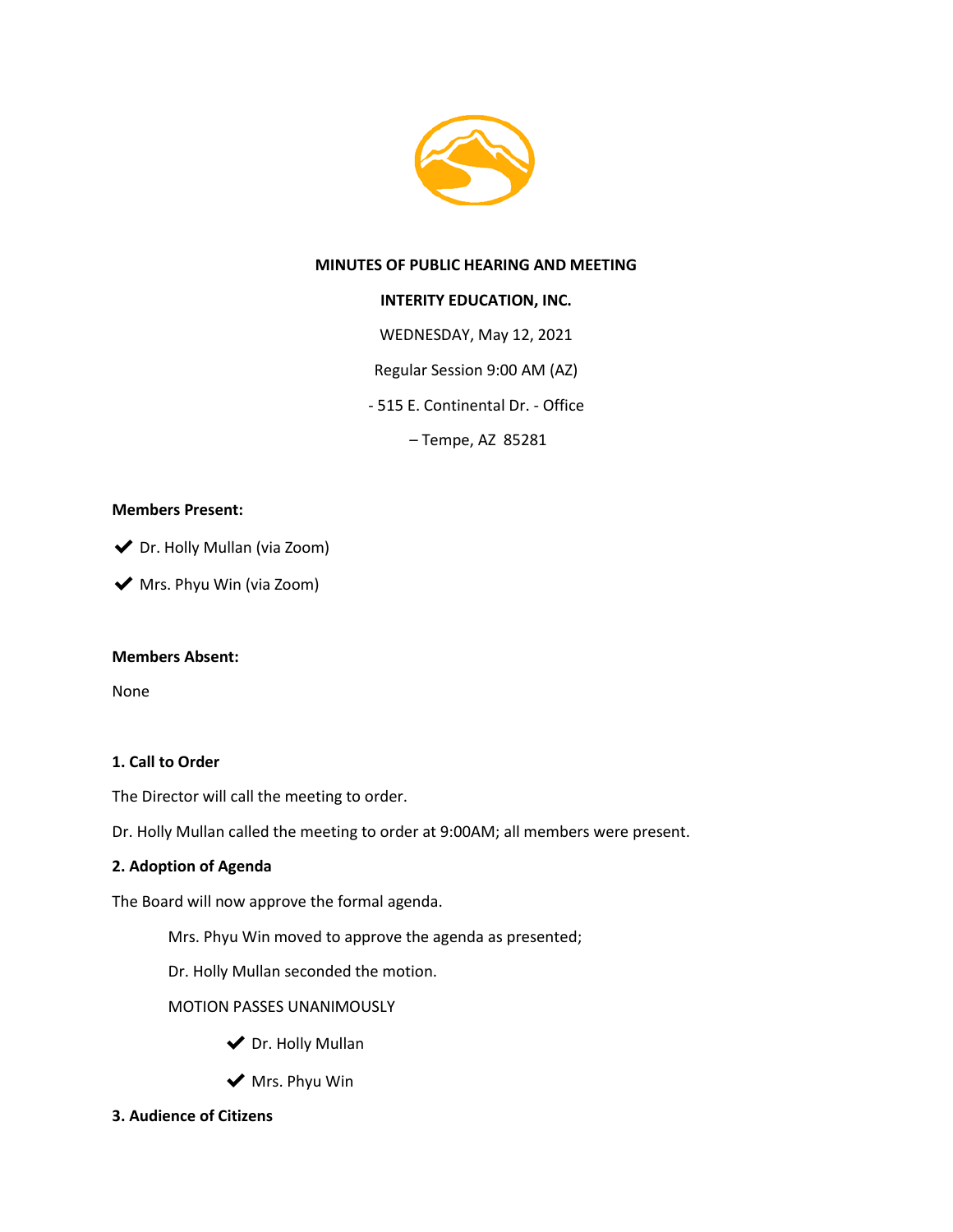At this time, the President of the Board will ask members of the audience if they would like to speak regarding any issue before the Board. No formal action may be taken on any issue unless the item appears on the Agenda. Members of the public wishing to comment on an agenda item may do so at the time the item appears on the agenda. Items not on the agenda may be addressed during the "Audience of Citizens". The Board may respond to criticism, ask that staff review a matter, or place an item on future agenda.

None.

## **4. Executive Session**

A.R.S. § 38-431.03 permits an executive session or closed meeting to be held for discussion and consideration of any of seven particular subjects. A majority of the members of the Governing Board must vote to convene an executive session during a public meeting held prior to the executive session. The general public is properly excluded from such a session. Only those individuals necessary to the conduct of such a meeting may be present. All matters discussed in an executive session must be kept confidential by those attending. No vote may be taken during an executive session. Any final action on an item discussed in an executive session must be taken during a public meeting. A.R.S. § 38-431.03.

The purposes for which an executive session discussion may be held are the following:

A. Personnel matters involving a specific individual.

- B. Confidential records.
- C. Student discipline matters.
- D. Legal advice provided by the public body's attorney.
- E. Discussion of pending or contemplated litigation with the public body's attorney

F. Instruction of designated representatives concerning negotiations with employee organizations.

G. International and interstate negotiations and negotiations by a city or town with a tribal council.

H. Instruction of designated representatives concerning negotiations for the purchase of real property.

None

## **5. Discussion and Possible Approval of the SY 2020/21 Revised Budget (Revision #1).**

Mrs. Phyu Win provided a brief overview and proposed Revised Budget for SY 2020/21.

Mrs. Win explained how the enrollment and ADM calculations decreased due to COVID-19,

Governor's Executive Orders, and ADE's calculation of ADA/AMD. Mr. Porter also briefed the board on

the Governor's ESG grant program and the ESSER I grant program.

Dr. Holly Mullan moved to approve the Revised Budget for SY 2020/21 as presented.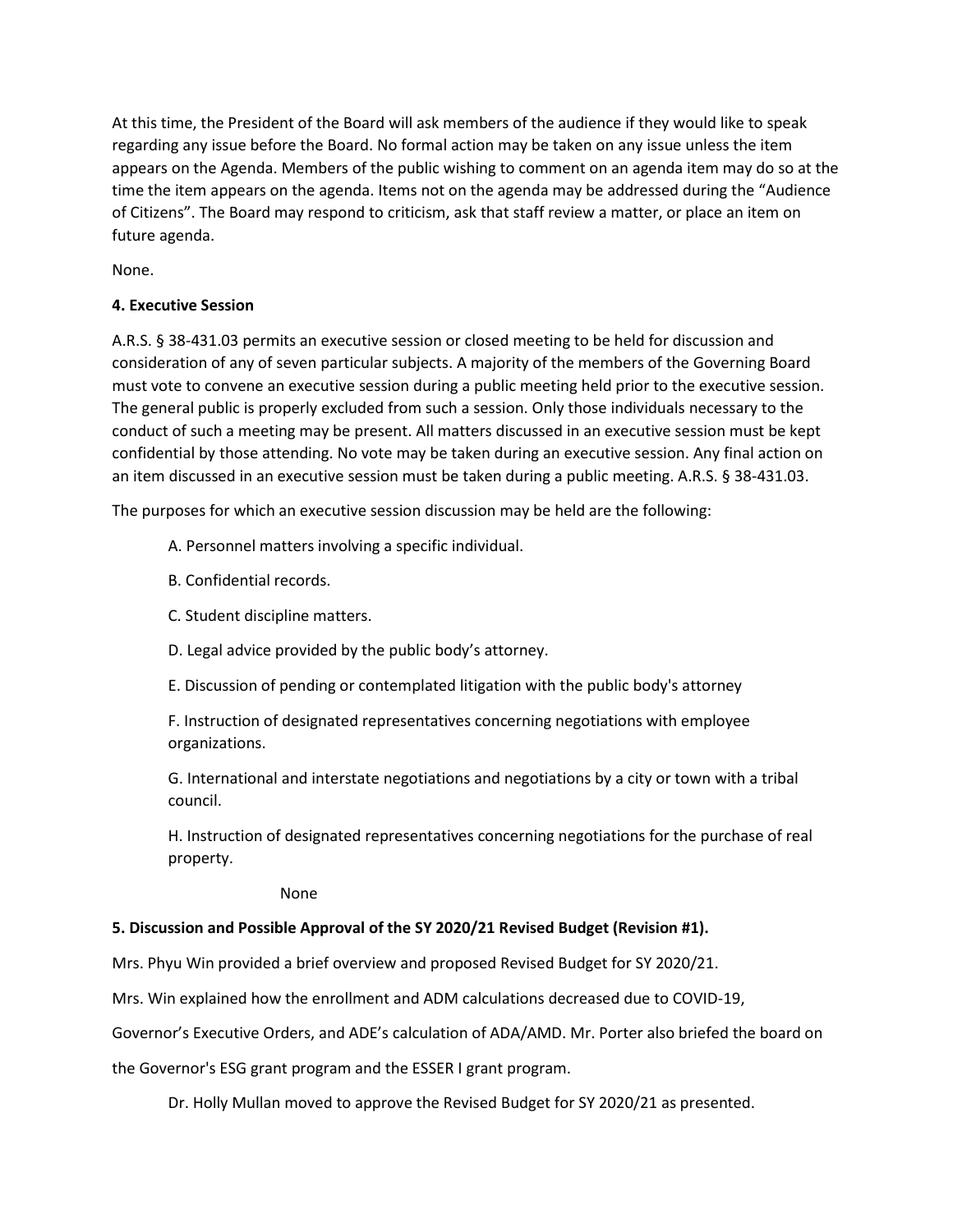Mrs. Phyu Win seconded the motion.

## MOTION PASSES UNANIMOUSLY

- ◆ Dr. Holly Mullan
- ◆ Mrs. Phyu Win

#### **6. Discussion and Update on the Recent ESSER II Allocation and Pending ESSER III Allocation.**

Mrs. Phyu Win provided the board with an update about the status of the second allocation under the

ESSER grant program. The school has been allocated \$175,000 in ESSER II funding. The process

of prioritizing needs is ongoing and submission of the final grant is anticipated for late May to early

June 2021. ESSER III should be released on May 24, 2021. This item is informative only and no board action is required.

#### **7. Discussion and Possible Approval of the SY 2020/21 Administrative & Instructional Staff Contracts**

Dr. Holly Mullan reviewed and summarized the proposed contract schedule for SY 2021/22. All

contracts reflect a 2% cost of living increase. Mrs. Phyu Win moved to approve the SY 2021/22

Administrative & Instructional Contract Schedule as presented;

Dr. Holly Mullan moved to approve the SY 2021/22 Administrative & Instructional Contract Schedule as presented

Mrs. Phyu Win seconded the motion.

#### MOTION PASSES UNANIMOUSLY

- ◆ Dr. Holly Mullan
- $\blacktriangleright$  Mrs. Phyu Win

#### **8. Adjournment**

Mrs. Phyu win moved to adjourn the meeting at 9:45AM;

Dr. Holly Mullan seconded the motion.

#### MOTION PASSES UNANIMOUSLY

- ◆ Dr. Holly Mullan
- $\blacktriangleright$  Mrs. Phyu Win